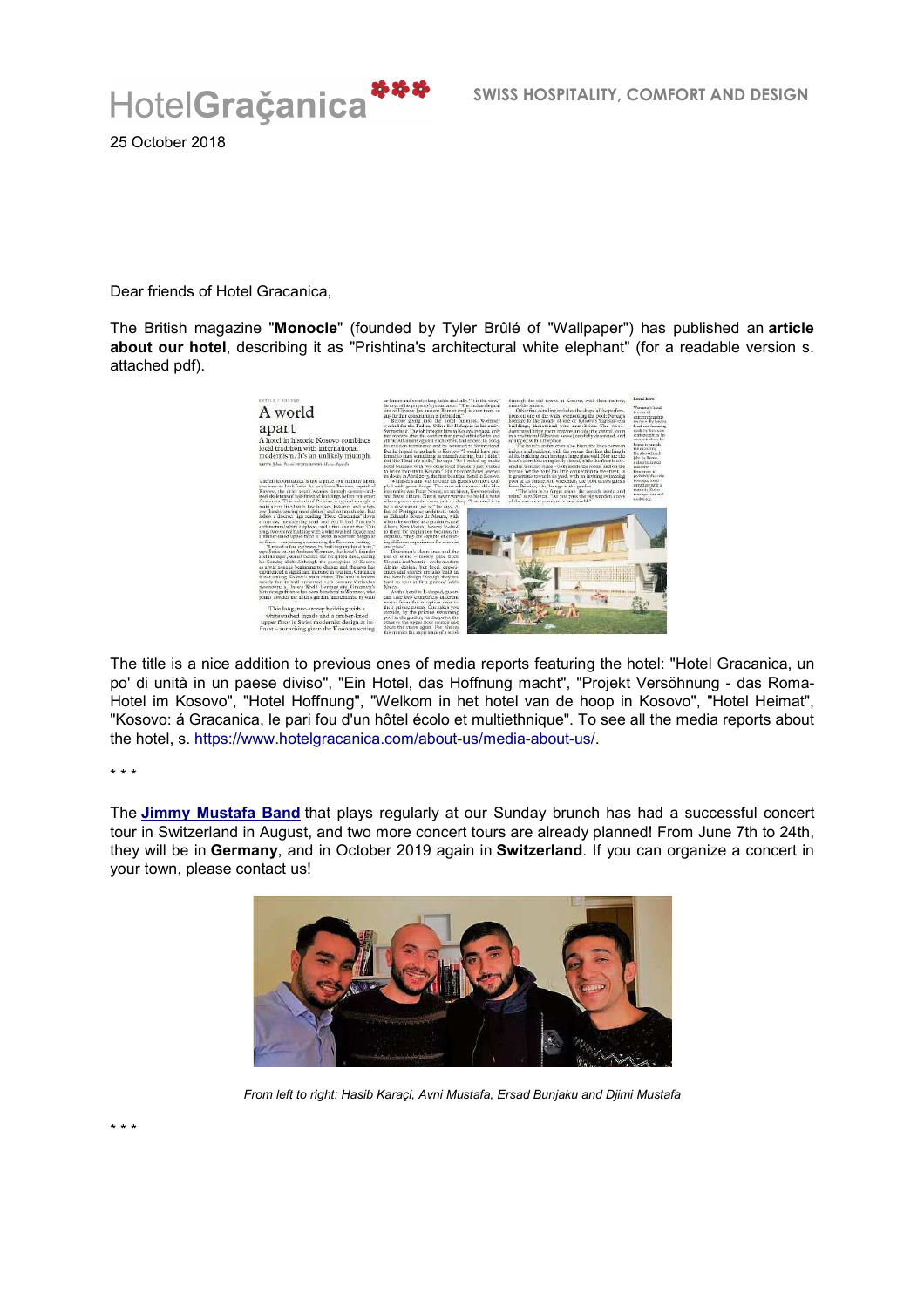

From November 13th to 16th, the fifth edition of the **Rolling Film Festival** will take place in Pristina, with films by and about Roma, but also exhibitions, lectures and concerts. Mark the date!



\* \* \*

If you have been staying at the hotel in a hot summer month and were not so happy with the air conditioning, there is good news: Since August 23rd, the **stronger "active" air conditioning system** we ordered in March last year finally works!



It was a bit complicated, and we had to fly in the expert from Germany three (!) times to make it work!

On the other hand, the solar heating system for our pool, that helped us reach a pool water temperature of 23° on April 28th, stopped working in July, and since then we have been waiting for the repair. We hope to have it working again by next spring...!

\* \* \*

German speakers: Falls Sie eine **geführte Reise in den Kosovo** suchen: Die dieses Jahr erstmals und mit grossem Erfolg durchgeführte Reise "Prishtina hautnah" unter der Leitung von Tanja Polli, Journalistin und Buchautorin, mit spannenden Einblicken in verschiedene Bereiche dieser faszinierenden Stadt wird nächstes Jahr wiederholt, vom 4. bis 8. September. Es lohnt sich! Mehr Informationen auf https://kulturreisen.indyaner.ch/prishtina-hautnah-programm/. Sie können den Kosovo aber problemlos auch auf eigene Faust erkunden oder sich von uns Tagestouren organisieren lassen.